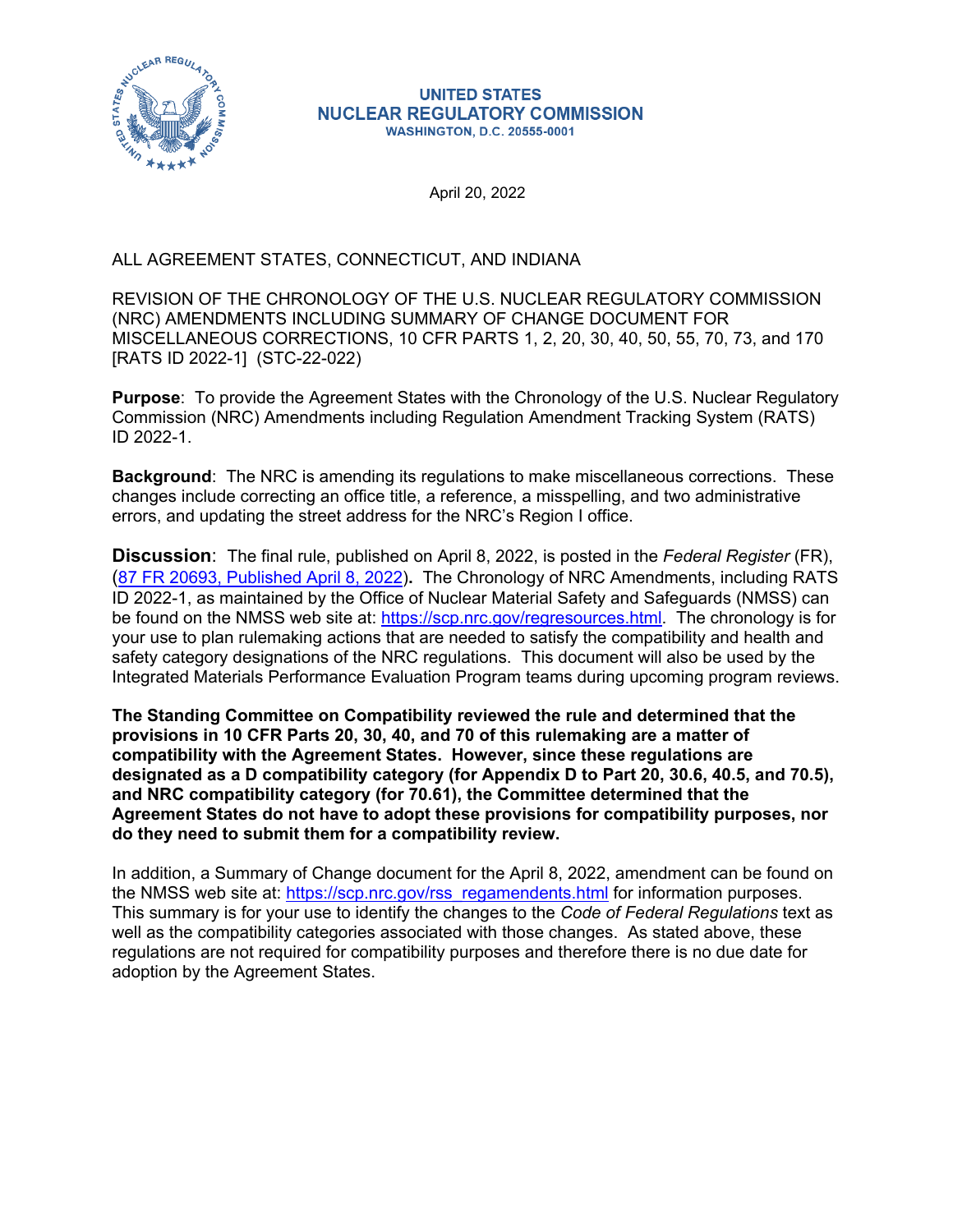If you have any questions regarding this correspondence, please contact the individual named below.

POINT OF CONTACT: Michelle Beardsley E-MAIL: [Michelle.Beardsley@nrc.gov](mailto:Michelle.Beardsley@nrc.gov)<br>TELEPHONE: (301) 415-0275 (301) 415-0275

BillAnd Signed by Anderson, Brian on 04/20/22

Brian C. Anderson, Chief State Agreement and Liaison Programs Branch Division of Materials Safety, Security, State, and Tribal Programs Office of Nuclear Material Safety and Safeguards